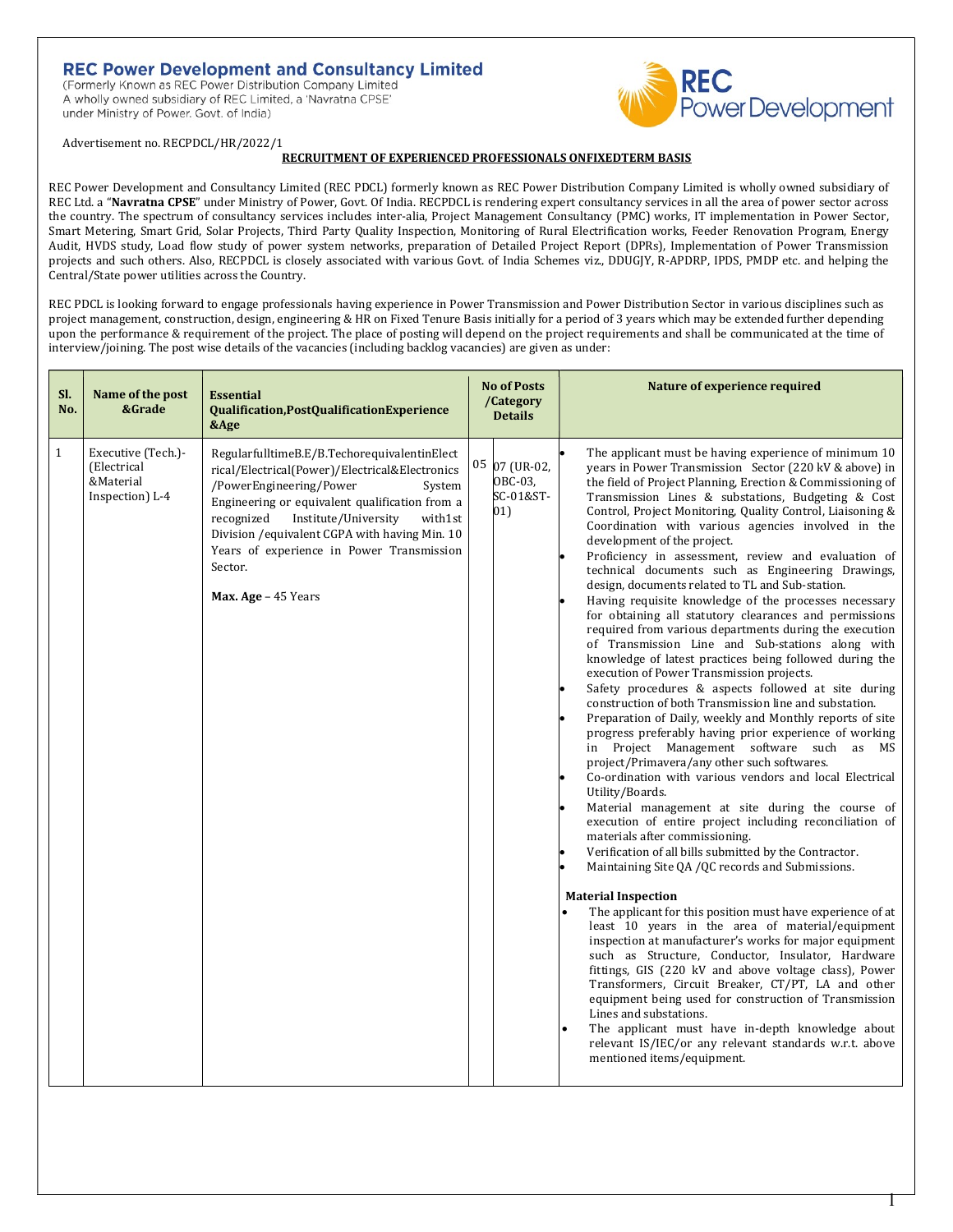| SI.<br>No.     | Name of the post<br>&Grade                       | <b>Essential</b><br>Qualification, PostQualificationExperience<br>&Age                                                                                                                                                                                                                                                                                                        | <b>No of Posts</b><br>/Category<br><b>Details</b> | Nature of experience required                                                                                                                                                                                                                                                                                                                                                                                                                                                                                                                                                                                                                                                                                                                                                                                                                                                                                                                                                                                                                                                                                                                                                                                                                                                                                                                                                                                                                                                                                                                                                                                                                                                                                       |
|----------------|--------------------------------------------------|-------------------------------------------------------------------------------------------------------------------------------------------------------------------------------------------------------------------------------------------------------------------------------------------------------------------------------------------------------------------------------|---------------------------------------------------|---------------------------------------------------------------------------------------------------------------------------------------------------------------------------------------------------------------------------------------------------------------------------------------------------------------------------------------------------------------------------------------------------------------------------------------------------------------------------------------------------------------------------------------------------------------------------------------------------------------------------------------------------------------------------------------------------------------------------------------------------------------------------------------------------------------------------------------------------------------------------------------------------------------------------------------------------------------------------------------------------------------------------------------------------------------------------------------------------------------------------------------------------------------------------------------------------------------------------------------------------------------------------------------------------------------------------------------------------------------------------------------------------------------------------------------------------------------------------------------------------------------------------------------------------------------------------------------------------------------------------------------------------------------------------------------------------------------------|
| $\overline{c}$ | Executive (Tech.)-<br>(Civil),<br>$L-4$          | RegularfulltimeB.E/B.Techorequivalentin<br>CivilEngineering) or equivalent qualificatio<br>nalongwith1st Division /equivalent CGPA<br>havingMin.10Yearsofexperience in Power<br>Transmission Sector.<br>Max. Age - 45 Years                                                                                                                                                   | 02                                                | The applicant must be having experience of minimum<br>$\bullet$<br>10 years in CivilEngineeringrelated matters in<br>construction of High Voltage Transmission Lines &<br>Substations (220 kV & above) in the field of Project<br>Planning, Cost Optimization, Project Monitoring, Quality<br>Control, Liaisoning & Coordination with various<br>agencies involved in the development of the project.<br>The candidate must be having proven track record in<br>$\bullet$<br>carrying out engineering and design of Transmission<br>Lines and Substations (220 kV and above voltage class)<br>with respect to civil engineeringaspects.<br>The applicant must be having expertise in finalizing<br>$\bullet$<br>design and drawings of Transmission line Tower<br>Foundations, equipment foundations, variousbuildings<br>buildingdesign and drawings.<br>Studyof Construction<br>Drawings<br>andpreparation<br>$\bullet$<br>forworks.<br>Preparation of Site WorkCheck Lists (QA Formats)<br>$\bullet$<br>Review of Design Documentation, Drawings and ensure<br>$\bullet$<br>that it is line with required sequence of civil site works<br>and the over project timeschedule.<br>MaintainingSite QA/QC records and Submissions<br>$\bullet$<br>Preparation of Daily, weekly and Monthly reports of<br>$\bullet$<br>site progress preferably having prior experience of<br>working in Project Management software such as MS<br>Project/Primavera/ any other such software's.<br>Sitesurvey (Walk over Survey, Detailed Survey<br>$\bullet$<br>&CheckSurvey)<br>Testingstandards/procedure/frequencies<br>$\bullet$<br>ofconstructionmaterials as perapprovedFQP.<br>Verification of progress &bills.<br>$\bullet$ |
| 3              | Dy. Executive<br>$(HR)L-3$                       | MBA(HR)/MSWorPGDiplomainHRorequivalentw<br>th1st<br>Division<br>/equivalent<br>CGP<br>havingMin.6yearexperienceinHRrelatedactivities<br>fPowerDistributionSector<br>Max.Age-40Years                                                                                                                                                                                           | 01(UR)                                            | The applicant must be having experience of minimum<br>$\bullet$<br>06 years in DISCOM/Power Distribution Sector<br>wherein the following major activities (but not limited<br>to) are to be looked after:<br>Experience in talent acquisition through Open<br>$\bullet$<br>Advertisement and outsourcing Agencies, onboarding,<br>job evaluation, benefit negotiations.<br>Formation of HR policies including compensation and<br>other benefits, cost reduction management and<br>Organization development.<br>Hands on experience in industrial relations in Power<br>$\bullet$<br>Distribution sector/DISCOMS/Distribution Franchisees<br>Compliances in respect of Contractual Employees i.e.<br>$\bullet$<br>PF, ESI and other relevant employment & labour laws<br>and regulations etc.<br>Experience in preparation of Pay rolls, its verification<br>$\bullet$<br>with the tools of online Human Resource Management<br>System & amp; Time Management System including<br>performance appraisal, deferred compensations etc.                                                                                                                                                                                                                                                                                                                                                                                                                                                                                                                                                                                                                                                                                |
| $\overline{4}$ | Dv.<br>Executive(Tech.)(E<br>lectrical)<br>$L-3$ | RegularfulltimeB.E/B.TechorequivalentinElectric 01<br>/Electrical<br>(Power)/Electric<br>&Electronics/PowerEngineering/<br>PowerSystemEngineeringorequivalentqualificati<br>n from a recognized Institute/University alor<br>with1st Division / equivalent CGPA having Min. 0<br>Yearsof experience in Power Transmission Secto<br>and DistributionSector.<br>Max.Age-40Years | 4<br>$(0BC-03,$<br>$ST-01$                        | The applicant must be having experience of minimum<br>$\bullet$<br>06 years in Power Transmission Sector (220 kV &<br>above) in the field of Project Planning, Erection &<br>Commissioning of Transmission Lines & substations,<br>Budgeting & Cost Control, Project Monitoring, Quality<br>Control, Liaisoning & Coordination with various<br>agencies involved in the development of the project.<br>Proficiency in assessment, review and evaluation of<br>٠<br>technical documents such as Engineering Drawings,<br>design, documents related to TL and Sub-station.<br>Having requisite knowledge of the processes<br>$\bullet$<br>necessary for obtaining all statutory clearances and<br>permissions required from various departments<br>during the execution of Transmission Line and Sub-<br>stations along with knowledge of latest practices<br>being followed during the execution of Power<br>Transmission projects.                                                                                                                                                                                                                                                                                                                                                                                                                                                                                                                                                                                                                                                                                                                                                                                  |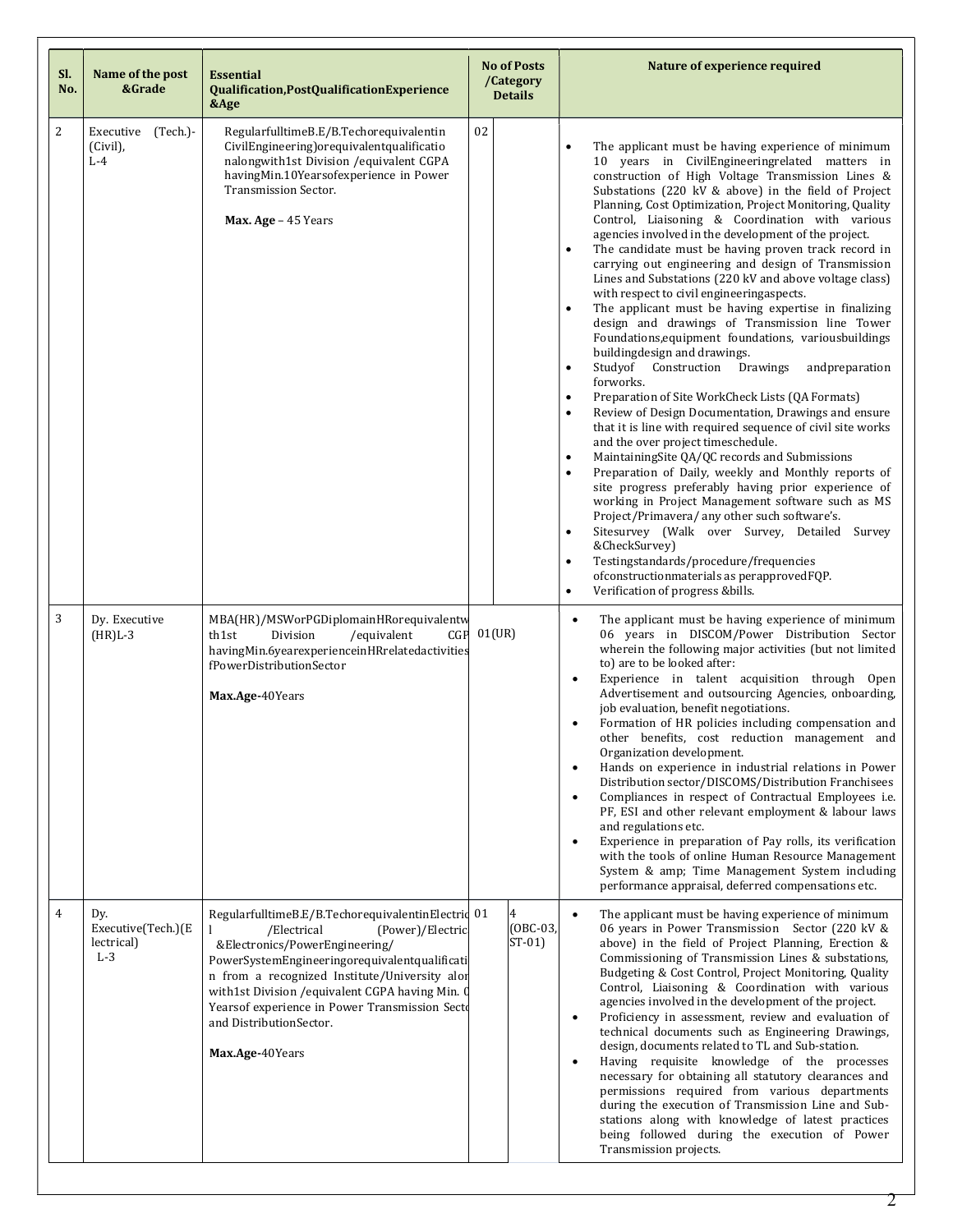| SI.<br>No. | Name of the post<br>&Grade                | <b>Essential</b><br>Qualification, PostQualification Experience<br>&Age                                                                                                                                                                   |    | <b>No of Posts</b><br>/Category<br><b>Details</b> | Nature of experience required                                                                                                                                                                                                                                                                                                                                                                                                                                                                                                                                                                                                                                                                                                                                                                                                                                                                                                                                                                                                                                                                                                                                                                                                                                                                                                                                                                                                                                                                                                                                                                                                                                                                                                                                                                                                                                                  |
|------------|-------------------------------------------|-------------------------------------------------------------------------------------------------------------------------------------------------------------------------------------------------------------------------------------------|----|---------------------------------------------------|--------------------------------------------------------------------------------------------------------------------------------------------------------------------------------------------------------------------------------------------------------------------------------------------------------------------------------------------------------------------------------------------------------------------------------------------------------------------------------------------------------------------------------------------------------------------------------------------------------------------------------------------------------------------------------------------------------------------------------------------------------------------------------------------------------------------------------------------------------------------------------------------------------------------------------------------------------------------------------------------------------------------------------------------------------------------------------------------------------------------------------------------------------------------------------------------------------------------------------------------------------------------------------------------------------------------------------------------------------------------------------------------------------------------------------------------------------------------------------------------------------------------------------------------------------------------------------------------------------------------------------------------------------------------------------------------------------------------------------------------------------------------------------------------------------------------------------------------------------------------------------|
|            |                                           |                                                                                                                                                                                                                                           |    |                                                   | Safety procedures & aspects followed at site during<br>$\bullet$<br>construction of both Transmission line and<br>substation.<br>Preparation of Daily, weekly and Monthly reports of<br>$\bullet$<br>site progress preferably having prior experience of<br>working in Project Management software such as MS<br>Project/Primavera/ any other such softwares.<br>Co-ordination with various vendors and local<br>$\bullet$<br>Electrical Utility/Boards.<br>Material management at site during the course of<br>$\bullet$<br>execution of entire project including reconciliation of<br>materials after commissioning.<br>Verification of all bills submitted by the Contractor.<br>$\bullet$<br>Maintaining Site QA /QC records and Submissions.<br>$\bullet$                                                                                                                                                                                                                                                                                                                                                                                                                                                                                                                                                                                                                                                                                                                                                                                                                                                                                                                                                                                                                                                                                                                 |
| 5          | Dv.<br>Executive(Tech.)-<br>$(Civil)$ L-3 | Regular full time B.E / B. Tech or<br>equivalent in Civil Engineeringor equivalent<br>Qualification<br>along with<br>1st Division<br>/equivalent<br>CGPA<br>havingMin.6YearsofexperienceinPowerTransm<br>issionSector.<br>Max.Age-40Years | 03 |                                                   | The applicant must be having experience of<br>$\bullet$<br>minimum 06 years in Civil Engineering related<br>matters wherein the following major activities (but<br>not limited to) are to be looked after:<br>Construction of High Voltage Transmission Lines &<br>$\bullet$<br>Substations (220 kV & above voltage class) in the<br>field of Project Planning, Cost Optimization, Project<br>Quality<br>Control,<br>Monitoring,<br>Liaisoning<br>&<br>Coordination with various agencies involved in the<br>development of the project.<br>The candidate must be having proven track record in<br>$\bullet$<br>carrying out engineering and design of Transmission<br>Lines and Substations (220 kV and above voltage<br>class) with respect to civil engineering aspects.<br>The applicant must be having expertise in finalizing<br>$\bullet$<br>design and drawings of Transmission line Tower<br>Foundations,<br>equipment foundations, various<br>buildings building design and drawings.<br>Study of Construction Drawings and preparation for<br>$\bullet$<br>works.<br>Preparation of Site Work Check Lists (QA Formats).<br>$\bullet$<br>Review of Design Documentation, Drawings and<br>$\bullet$<br>ensure that it is line with required sequence of civil<br>site works and the over project time schedule.<br>Maintaining Site QA /QC records and Submissions.<br>$\bullet$<br>Preparation of Daily, weekly and Monthly reports of<br>$\bullet$<br>site progress preferably having prior experience of<br>working in Project Management software such as MS<br>Project/Primavera/ any other such softwares.<br>Site survey (Walk over Survey, Detailed Survey &<br>$\bullet$<br>Check Survey).<br>standards/procedure/frequencies<br>Testing<br>of<br>$\bullet$<br>construction materials as per approved FQP.<br>Verification of progress & bills.<br>$\bullet$ |

1. Reservation for Persons with Benchmark Disabilities (PwBD)-Reservation to PwBD shall be admissible in accordance with Government of India guidelines.

| Posts/Sl.No. in table above                                                                                                                       | Identified type of disability defined as suitable                                         | <b>Abbreviations</b>                                                                                                                              |  |
|---------------------------------------------------------------------------------------------------------------------------------------------------|-------------------------------------------------------------------------------------------|---------------------------------------------------------------------------------------------------------------------------------------------------|--|
| Post at sl. No. 1. - Executive (Tech.) - (Electrical &<br>Material Inspection), L-4&Post at sl. No. 4- Dy.<br>Executive (Tech.) (Electrical), L-3 | a) D.HH<br>b) OL, Dw, AAV<br>c) $ASD(M)$ , $SLD$ , $MI$<br>d) MD involving a) to c) above | B-BLIND, LV- LOW VISION, D-<br>DEAF, HH- HARD OF HEARING,<br>OA-ONE ARM, OL- ONE LEG, BA-<br>BOTH ARM, BL-BOTH LEG,<br>OAL-ONE ARM & ONE LEG. CP- |  |
| Post at sl. No. 2.-Executive (Tech.)-(Civil), L-4,&Post<br>at sl. No. 5- Dy. Executive (Tech.)-(Civil), L-3                                       | a) D.HH<br>b) OA, OL, CP, LC Dw, AAV<br>c) SLD, MI<br>d) MD involving a) to c) above      | CEREBRAL PALSY, LC-LEPROSY<br>CURED, Dw- DWARFISM, AAV-<br>ACID ATTACK VICTIMS, ASD-<br>AUTISM<br>SPECTRUM<br>SDL-<br>DISORDER(MILD),             |  |
| Post at sl. No. 3, Dy. Executive (HR) L-3                                                                                                         | a) B,LV<br>b) D.HH<br>b) OA, BA, OL, OAL, CP, LC, Dw, AAV                                 | <b>SPECIFIC</b><br>LEARNING<br><b>MENTAL</b><br>DISABILITY.<br>MI-<br>ILLNESS.<br>MD-MULTIPLE<br><b>DISABILITIES</b>                              |  |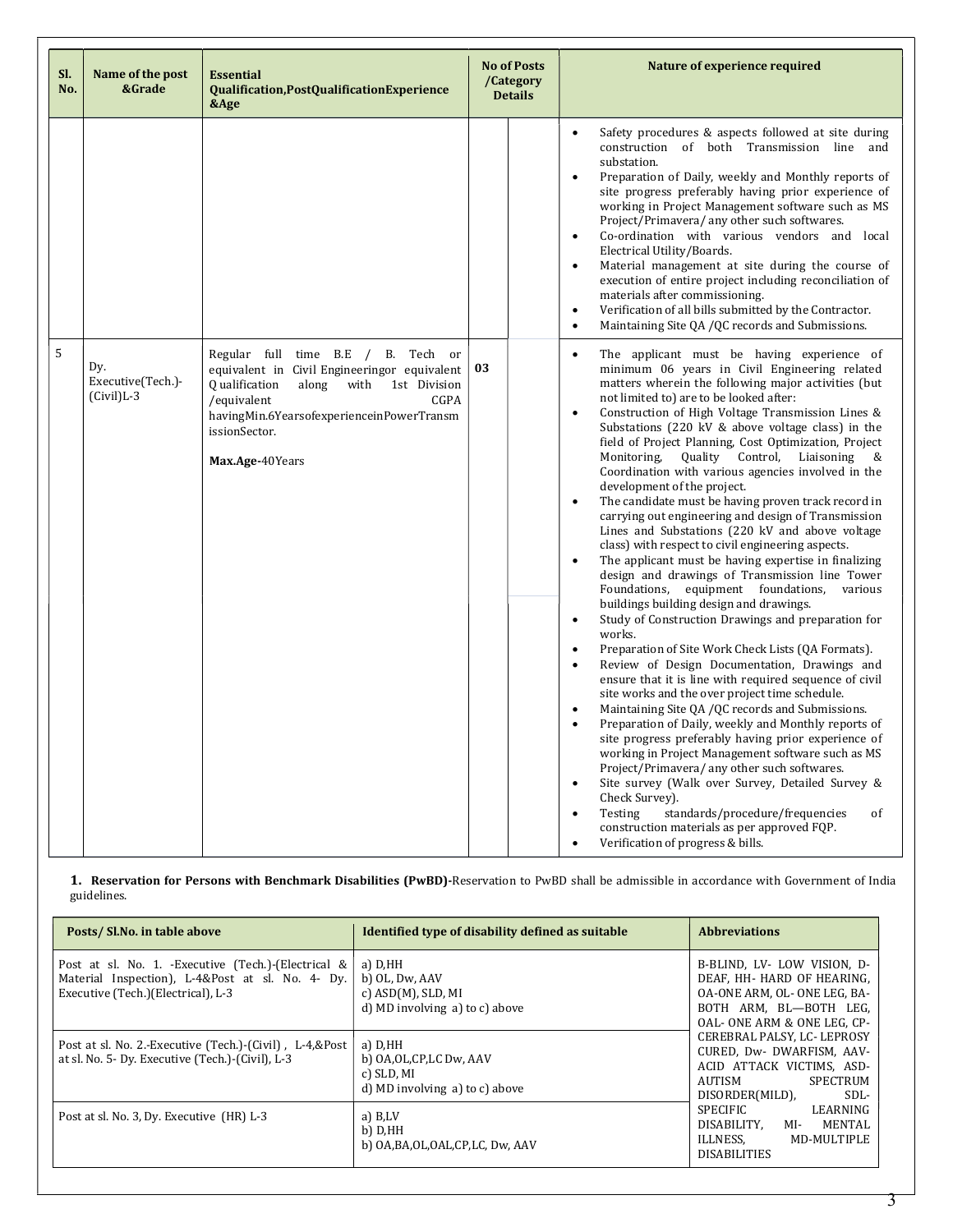| $\sim$<br>:) פרו<br>d) MD involving a) to d) above |  |
|----------------------------------------------------|--|
|----------------------------------------------------|--|

# 2. Remuneration :-

| S.NO. | <b>GRADES/LEVEL</b> | <b>DESIGNATION</b> | <b>MCP</b> (Monthly<br>Consolidated pay) | <b>REMARKS</b>                                                                                                                        |
|-------|---------------------|--------------------|------------------------------------------|---------------------------------------------------------------------------------------------------------------------------------------|
|       | L3                  | Dy. Executive      | $85,000/-$                               | *MCP-MonthlyConsolidatedpayisexclusiveof<br>all<br>otherbenefitssuchasGroupPersonalAccidentInsurance,MobileSetreimbursem              |
|       | L4                  | Executive          | $1,12,000/-$                             | ent;Laptopreimbursement,hardshipallowanceforLadakh<br>postingalongwithmedicalbenefits<br>etc.shallbeadmissibleasperCompany<br>Policy. |

## 3. Relaxations / Concessions: -

- a) Reservation / Relaxation of age shall be as per Government of India guidelines as applicable to SC/ST/OBC(NCL)/PwBD/Ex-Servicemen/J&K domicile category.
- b) Maximum age limit is relaxed by 5 Years for Schedule Caste & Schedule Tribe.
- c) Maximum age limit is relaxed by 3 Years for Other Backward Classes (Non Creamy Layer).
- d) Age relaxation in case of PwBD- 10 yrs in addition to age relaxation applicable to SC/ST/OBC-NCL category.
- e) In respect of J&K domicile during 01.01.1980 to 31.12.1989, the maximum age limit is relaxed by 5 Years for General category, 10 years for SC/ST and 8 years for OBC-NCL category.
- f) Reserve candidates applying against unreserved post shall be treated as General category.
- g) In case of PwBD, percentage of disability should be 40% or above.

# 4. Selectionprocess: -

Shortlisted Candidates shall be called for Personal Interview to be conducted at Corporate Office, RECPDCL or through online mode as per decision of the management. RECPDCL may adopt higher criteria in case of receipt of more number of applicants meeting eligibility criteria. The offer of engagement shall be issued to suitable candidates in order of merit and based on the number of vacancies.

# 5. General Instructions:-

- a. The posts are purely temporary in nature and offered on fixed tenure basis initially for a maximum period of three years further extendable by one year and six months subject to satisfactory performance, i.e. maximum for a period of four years and six months. These positions are not against any permanent vacancy. The placement will not entitle the candidate for any regular / permanent employment in RECPDCL in future.
- b. The selected candidates will be posted at the discretion of management of the company to serve at any of the company's offices/Transmission Lines/Projects/Unit.
- c. The cut-off date for ascertaining age and experience etc, will be last date of submission of application i.e  $21$ <sup>st</sup> **Feb2022.**
- d. Merely fulfilling of eligibility criteria shall not confer any right to the applicant for being called for the interview/appointment. Canvassing in any form will disqualify the candidate.
- e. All qualification should be full time and from Universities/Institutions recognized and approved in India by UGC/AICTE/Appropriate Statutory Authority(ies)
- f. Fraction of percentage in educational qualification will be ignored and will not be rounded off to next higher integer i.e. 59.9% will be treated as less than 60%.
- g. Teaching experience, Internship, Induction and any other training period will not be counted as experience.
- h. RECPDCL also reserves the right to cancel/amend the advertisement and/or the selection process there under. The number of positions filled may increase or decrease depending on the requirement of RECPDCL.
- i. Candidates who do not possess post qualification experience in areas mentioned under "Work Experience" need not apply.
- j. Candidates should be able to furnish relevant Degree and Post Qualification Work-Experience certificates at the time of Interview.
- k. Category should be carefully filled-up in the online application format as this will not be allowed for change at a later date. OBC candidates who do not belong to "Non-Creamy Layer" should submit their application under unreserved category only.
- l. Applications should be submitted online through RECPDCL's website, i.e. www.recpdcl.in (Career Page) in the prescribed format.
- m. The candidates applied for more than one post may attract the disqualification of applications.
- n. Candidates are advised to possess a valid e-mail ID & Mobile No. which is to be entered in the online application Form. They are also advised to retain this e-mail ID active for at least one year as any important intimation to the candidates shall be provided by RECPDCL through e-mail. They are further requested to check their e-mails regularly for any communication from RECPDCL in this regard.
- o. Candidates if invited for personal interview will be reimbursed to and fro actual fare limited to 2rd AC Train Fare from the starting station or mailing address whichever is nearer to the place of interview by the shortest route on production of proof of journey. Lodging charges will not be provided.
- p. Candidates employed in Govt./Semi Govt/PSU/Autonomous Body shall be required to apply through proper channel. However, in the event of difficulty, they may send the application directly and produce the relieving order from their organization in the event of selection.
- q. Incomplete applications i.e. columns of the format not filled in or those in format other than the one prescribed in our website www.recpdcl.in against this advertisement will not be entertained.
- r. Candidates are required to enclose self-certified copies of all the relevant documents in support of Date of Birth, Qualification, Experience, Category Certificate, latest pay slip etc., along with their applications. However, supporting documents in original as prescribed will be required for verification at the time of interview.
- s. Candidates should ensure that they fulfill the essential eligibility criteria prescribed for the post for which they are applying. In case it is found at any stage of the selection process or even after appointment that the candidate has furnished false or incorrect information or suppressed any relevant information/material facts or does not fulfill the essential eligibility criteria, his/her candidature / service are liable for rejection/termination without notice.
- t. Management reserves the right to restrict the number of candidates to be called for interview, reject the application without assigning any reason/change the number of posts / raise the standard of specification.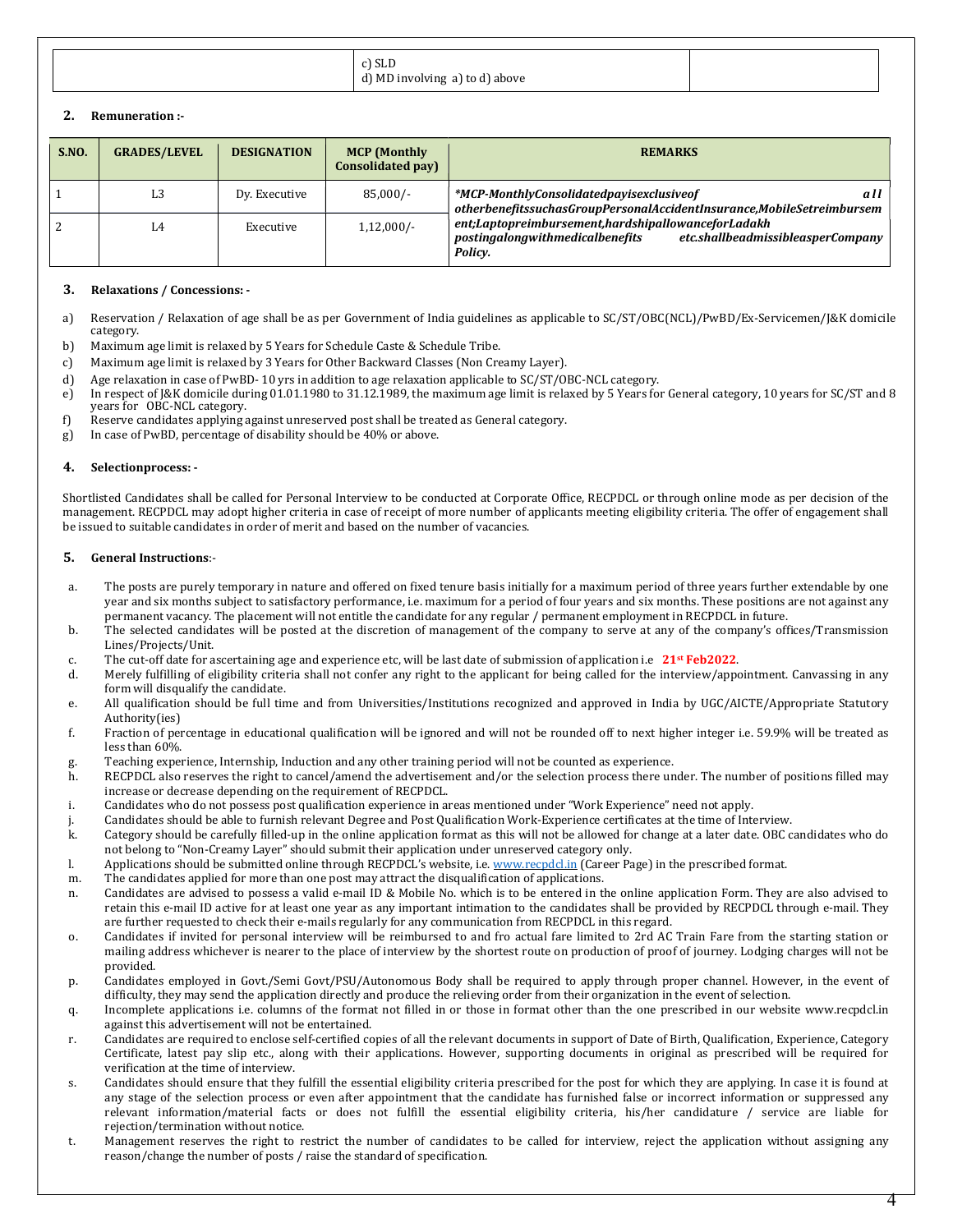- u. No correspondence will be entertained from the candidates not called / selected for interview appointment.
- v. Only Indian Nationals need to apply.
- w. Canvassing in any form will be a disqualification.
- x. Applicants should have sound health. Engagement of selected candidates shall be subject to medical fitness test as prescribed by RECPDCL. No relaxation in medical standards shall be allowed.
- y. Applicants can apply to only one post, best suitable to them.
- z. In case of any corrigendum/addendum (if any), the same shall be notified on the website (www.recpdcl.in/www.recindia.nic.in). No separate press advertisement shall be released in this regard.
- 6. Documents Required at the Time of Interview:The following documents shall be required in original for verification at the time of interview. If any of the following documents are not produced by the candidates at the time of interview for verification, then he or she will neither be allowed to appear for the interview nor any fare reimbursed to him/her. Details are as under:
	- a) Aadhar Card/ Class 10 Certificate / Valid Proof for Date of Birth.
	- b) Caste Certificate i.e. SC/ST/OBC (Non-Creamy Layer) on Government prescribed format and self- undertaking for OBC (Non-Creamy Layer) status in the prescribed format, valid Disability certificate Certificate, Discharge certificate in case of Ex-Servicemen if applicable.
	- c) Mark Sheets of all semesters/years in support of educational qualification,degree Certificate (Provisional or Original) of Graduation and Post-Graduation clearly showing class/division/CGPA/percentage/mode/duration/stream/specialization of the qualification etc.
	- d) "No Objection Certificate" in case of employed in a Government Department / Undertaking / PSU/ Autonomous Body etc.

#### 7. Documents in Support of Work Experience:

- a) Appointment letter along with joining-Relieving Letter from Company/Organization.
- b) Experience /Service Certificate/Salary statement/Bank Statement issued by Company/Organization. (it should indicate date of joining and date of relieving from each organization where worked along with designations ).
- c) Relieving order (in case of experience with more than one organization)
- d) Latest Pay Slip
- e) Salary Certificates/proof of CTC together with ITR or Form-16 A issued by present / past employers(s).

#### Please Note:

- f) The recruitment process can be cancelled / suspended / terminated without assigning any reasons at any time. The decision of the Management will be final and no appeal will be entertained on what so ever matter.
- g) RECPDCL reserves the right to cancel, alter, and modify this advertisement in full or a part thereof without assigning any reason. Corrigendum/Extension etc., if any, shall be published in our website www.recpdcl.in/www.recindia.nic.in
- h) Applications must be filled by  $21$ <sup>st</sup> Feb2022 up to 6:00 pm. Candidates are also required to upload self-attested copies of proof of age, qualification, post qualification experience and caste certificate along with the application.

#### 8. How to Apply:

Eligible applicants would require to register and apply online through RECPDCL's website, i.e. www.recpdcl.in (Career Page) from 22.01.2022, 11.00 am to 21.02.2022 up to 06.00 PM. Candidates are also required to upload self-attested copies of proof of age, qualification, post qualification experience and caste certificate along with the application. Before applying read the instructions carefully mentioned in detailed advertisement and fill the online application form with providing correct information.

## STEP1: On-line Registration:

Interested eligible applicants should only apply one post against the advertisement through RECPDCL On-line Recruitment portal. To apply visit http://www.recpdcl.in at Careers page.

- i. Before candidate online registration, the applicants should have valid E-mail ID & Mobile No.
- ii. During registration, Candidate has to provide valid information regarding Name, Date of Birth, E- Mail ID & Mobile No. Once registered successful, Date of Birth, E-Mail ID & Mobile No. are not allowed to edit in main application form.
- iii. After registration, candidate will receive Activation code to your registered email to verify and activate your e-mail login to access Online Recruitment Portal.

# STEP 2: On-line Application:

- a) Before applying post, the applicants should keep the following documents ready:
	- i. Scanned copy of recent passport size color photograph of the applicant in .jpg format with file size limit between 10KB to 100KB.
	- ii. Scanned Signature of the applicant in .jpg format with file size limit between 10KB to 100KB.
	- iii. Scanned copy of PAN Card of the applicant in .jpg format with file size limit between 10KB to 100KB.
	- iv. Scanned Copies of Relevant Certificates / Documents in .pdf format of each file should be less than 500KB.
- b) After successful login, candidate should select only one post against the advertisement.
- c) Fill the application in the prescribed format

## STEP3:RelevantCertificate and Documents:

- a) Applicants are required to upload their scanned documents viz. Education, Experience, Caste Certificate and Certificate.
	- i. Date of Birth: Secondary / Matriculation School Certificate / Birth Certificate.
	- ii. Educational Qualifications: All Mark-Sheets (Year wise / Semester wise) along with Degree / Diploma Certificates.
	- iii. Experience Proof: Valid documents / Latest pay slip in support of relevant minimum required experience.
	- iv. Caste Certificate: Caste Certificate in case of reserved category in format prescribed by GoI. The certificate should have been issued by the concerned authority within 6 months of applying for the above post.
	- v. Disability Certificate: Disability Certificate in case of candidate and Discharge Certificate in case of Ex-servicemen issued by Competent Authority.
	- vi. J&K Domicile/Victims: Certificate issued by Competent Authority in respect of J&K Domicile/Victims of Riots, wherever applicable.
	- b) Any discrepancies found in the certificates or uploading of wrong certificates will attract the disqualification of applications.